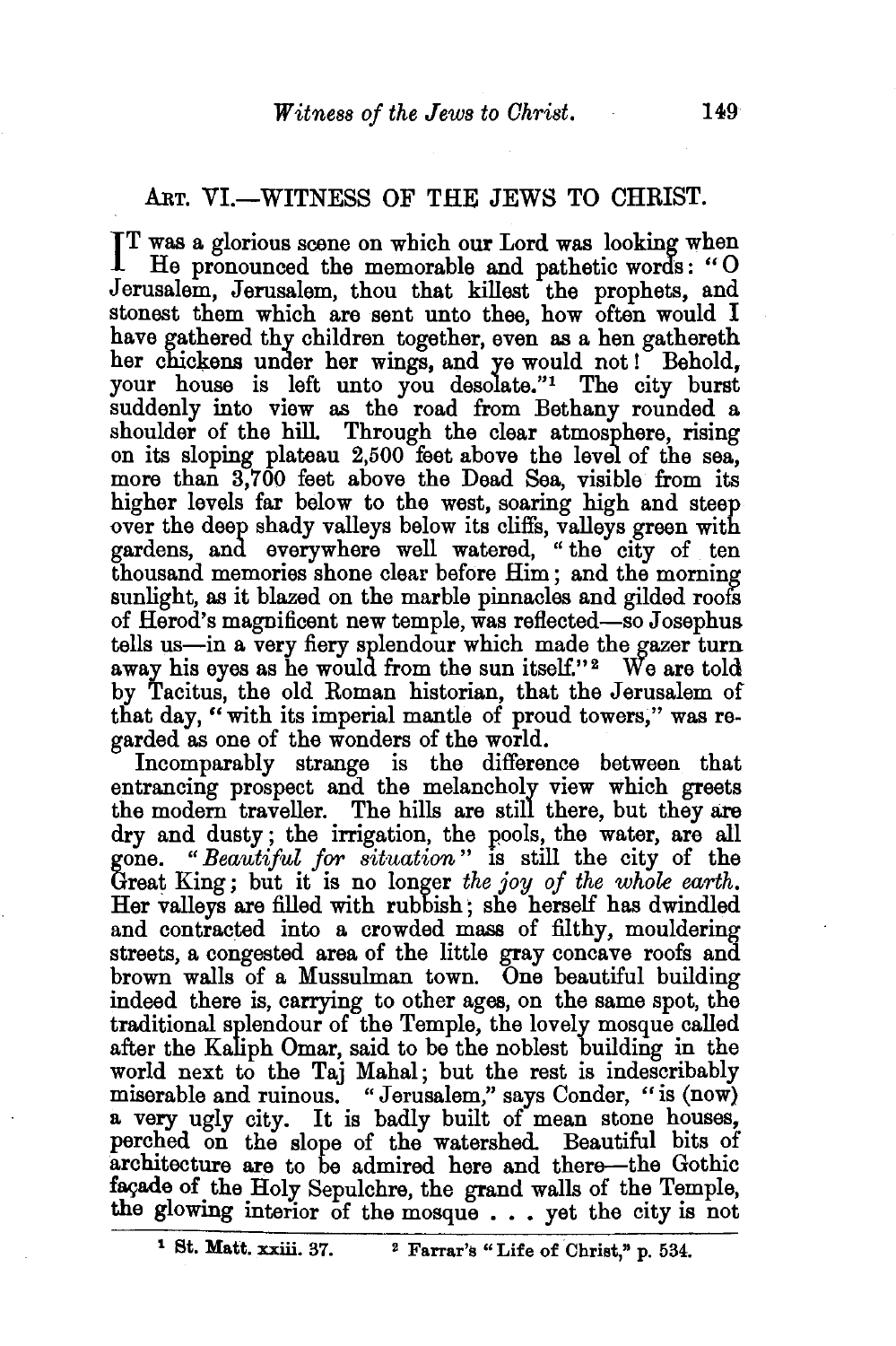beautiful ; the flat-roofed houses and dirty lanes are neither pleasing nor healthy, and the surrounding chalk hills are barren and shapeless."<sup>1</sup> "The old city itself," says Stanley, "lies buried twenty, thirty, forty feet below the wretched shops .and receptacles for modern conveniences."

> Is this thy place, sad city, this thy throne, Where the lone desert rears the craggy stone, Where suns unblest their angry lustre fling, .And wayworn pilgrims seek the scanty spring ? Where now thy pomp, which kings with envy viewed? Where now thy power, which all those kings subdued? No martial myriads muster in thy gates, No suppliant nation at thy temple waits, No prophet bard, thy glittering courts among, Wakes the full lyre, and swells the tide of song ; But lawless force and meagre want is there, .And the quick-darting eye of restless fear ; While cold oblivion, 'mid the ruins laid, Hides his dark wing amid the ivy shade.<sup>2</sup>

The "City of Peace" has indeed probably seen more wars and bloodshed than any spot on earth. Rightly did Ezekiel call it the "Bloody City." Stubborn, cruel, rebellious, it has attracted the interest of mankind by those whom it has killed and rejected rather than by any intrinsic character of its own. Our Lord in His first lament gives the reason of the downfall: "Ye would not." In His second He puts it still more plainly: " When He was come near, He beheld thecity and wept over it, saying, *If thou hadst known, even thou, at least in this thy day, the things which belong unto thy peace* ! *but now they are hid from thine eyes. For the days shall come upon thee that thine enemies shall cast a trench about thee, and compass thee round, and keep thee in on every,side, and shall lay thee even with the ground, and thy children within thee: because thou knowest not the time of thy visitation."* 

The one chance for Jerusalem was to lay aside her arrogant self-satisfaction, her hollow and sinful externalism, and to bow humbly before the message of God given by God manifest at length in the flesh, Him of whom the Law and the Prophets spoke. She would indeed have become a city of peace and righteousness. Under her stiff-necked and blind leaders, the priests, scribes, and Pharisees, she chose to remain in her ancient age-long condition of hard, dull, contemptuous opposition to the teaching of God's servants.

" Sternly, literally, terribly," says the Dean of Canterbury,<sup>3</sup> " within fifty years was that prophecy fulfilled by the Romans.

<sup>&</sup>lt;sup>1</sup> Gidney's "Sites and Scenes," Part II., p. 49.<br><sup>2</sup> Bishop Heber's "Palestine."  $3$  "Life of Christ," p. 535.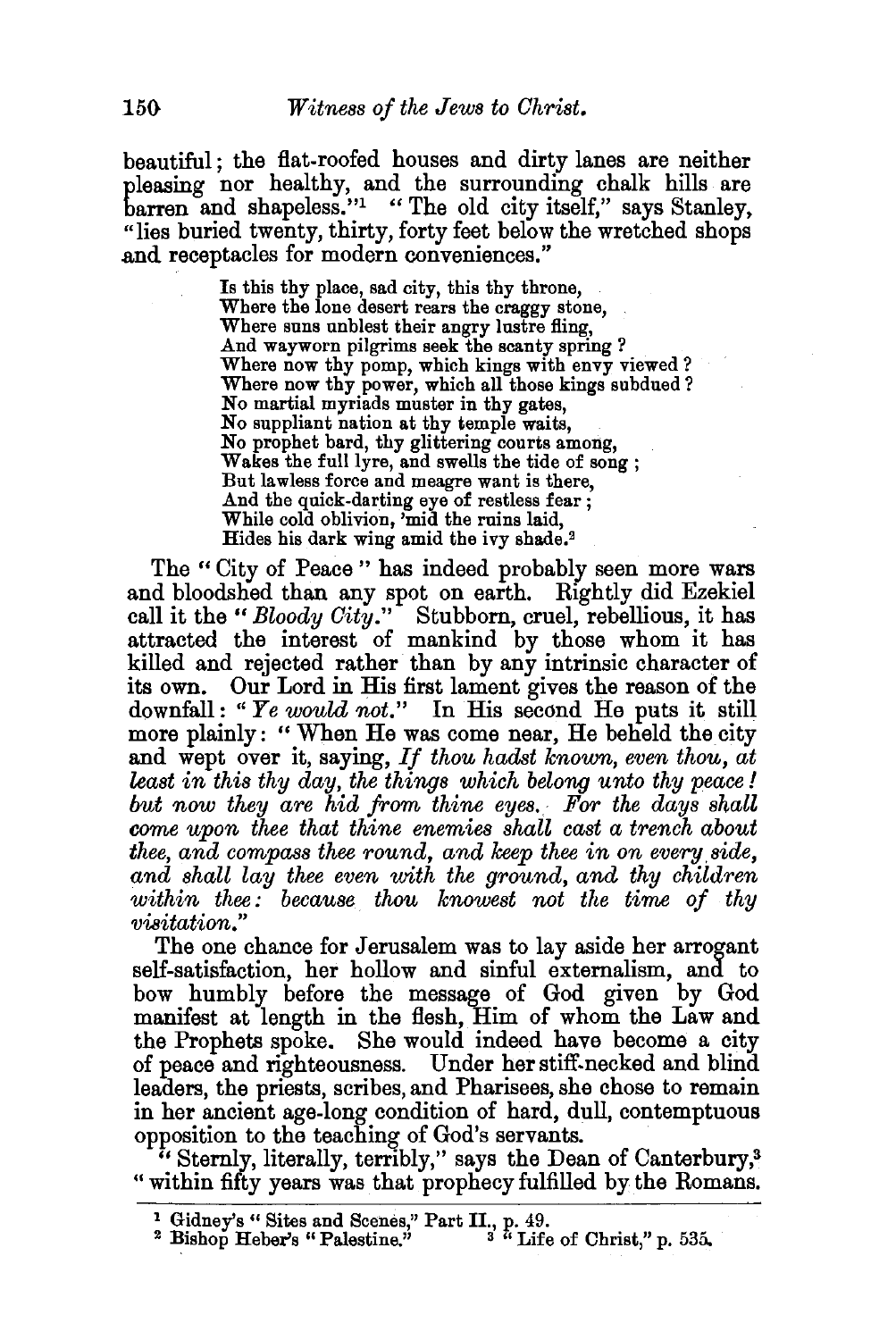Four years before the war began, while as yet the city was in. the greatest peace and prosperity, a melancholy· maniac traversed its streets with the repeated cry, 'A voice from the East, a voice from the West, a voice against Jerusalem: and the holy house, a voice against the bridegroom and the brides, and a voice against this whole people;' nor could any scourgings or tortures wring from him any other words, except, 'Woe, woe to Jerusalem! woe to the city! woe to the people ! woe to the holy house !' until some years afterwards, during that appalling siege, he was killed by a stone from a catapult. His voice was but the renewed echo of the voice of prophecy."

It was the demented stubbornness of the Jews which<br>sured the thoroughness of their overthrow. "Titus." insured the thoroughness of their overthrow. continues Farrar, " had not wished to encompass the city, but he was forced, by the despair and obstinacy of the Jews, to surround it first with a mound, then with a wall of masonry. He did not wish to sacrifice the Temple-nay, he made every possible eflort to save it-but he was forced to leave it in ashes. He did not intend to be cruel to the inhabitants, but the deadly fanaticism of their opposition so extinguished all desire to spare them that he undertook the task of well-nigh exterminating the race-of crucifying them by hundreds, of exposing them in the amphitheatre by thousands, of selling. them into slavery by myriads." Josephus tells us that, even immediately after the siege of Titus, no one in the desert waste around him would have recognised the beauty of Judæa; and that if any Jew had come upon the city of a sudden, however well he had known it before, he would. have asked what place it was.

Jerusalem has indeed been the victim of untold horrors and punishments. Some enumerate seventeen sieges, others  $t$ wenty-seven or  $t$ wenty-eight.<sup>1</sup> Eight cities $-\text{Canaanite}$ , Davidic, post-Exilic, Herodian, Roman, Mohammedan, Christian, and Turkish-have been successively reared upon one and the same spot. From the death of Solomon degeneration rapidly set in. Jehoshaphat, Hezekiah, Josiah, and the prophets were unable, except for a brief period, to check its ever-growing tendency to idolatry. The kingdom was finally destroyed by Assyria, and the Jews taken to the banks of the Euphrates. Passing for a time under the dominion of the kings of Babylon, a remnant was at length restored by the Persians. Then the city fell to the lot of Alexander the Great, and passed under the sway of his successors-the Ptolemies and Seleucidæ. For a hundred years the heroic Maccabees

<sup>1</sup> Gidney's "Sites and Scenes," Part II., p. 2.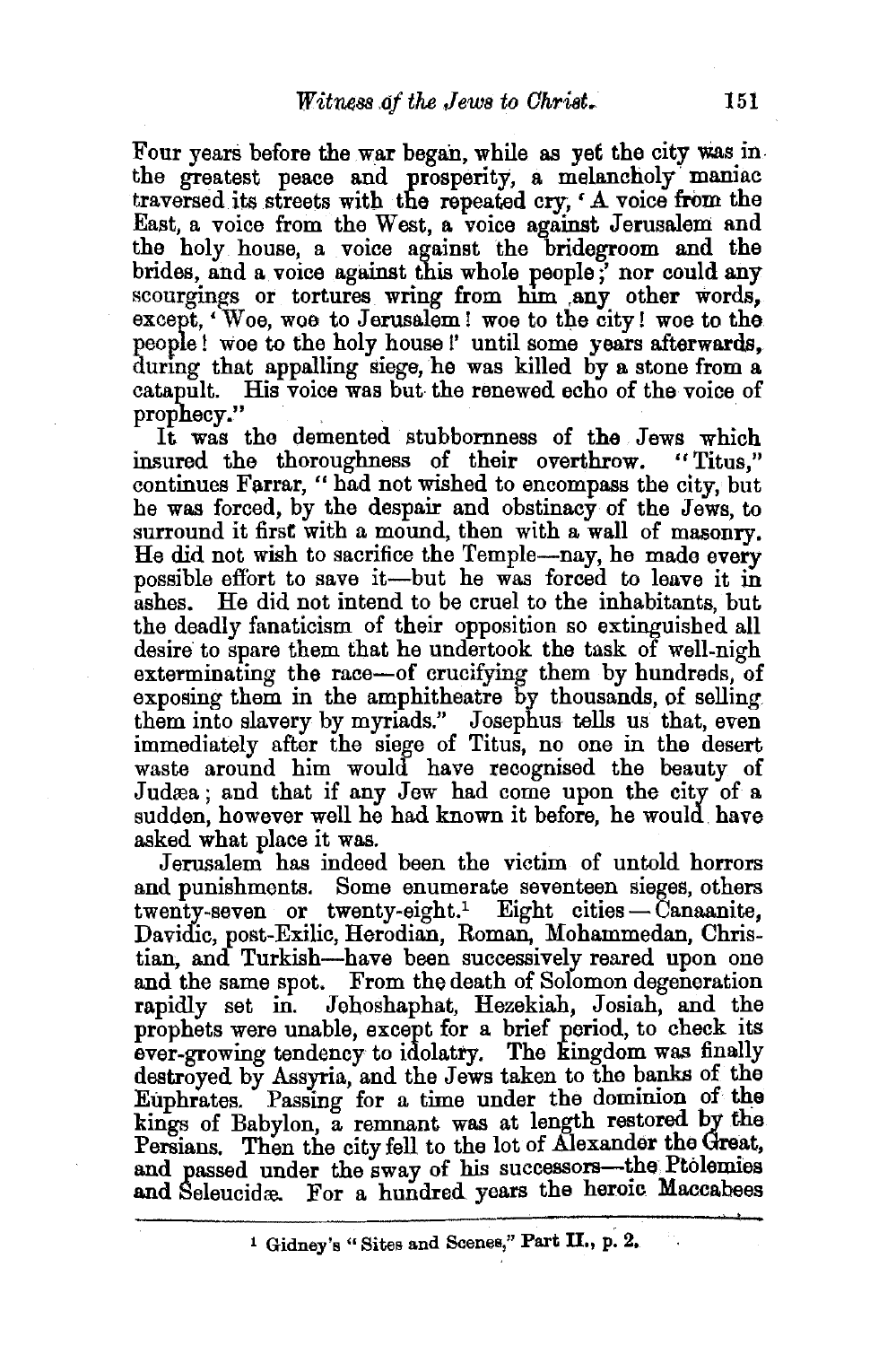established an independent kingdom, but the old story of internecine feuds and jealousies was repeated, and sixty-three vears before the birth of our Lord Pompey annexed it to the Roman Empire.

The last national struggle was in the second century, in the reign of the Emperor Hadrian. Hadrian had determined to annihilate Judaism, and promulgated a decree forbidding the reading of the law, circumcision, and the observation of the Sabbath. He also announced his intention of making Jerusalem a Roman colony, and building a heathen temple to Jupiter on the site of the Temple. The Jews revolted under an impostor, Bar-Cochba, Son of a Star. Julius Severns reduced the country once more. The Roman buildings that had arisen on what was once the Holy City were razed to the ground. The plough passed over Mount Zion. The last siege of the campaign was that of Bither, where the horses waded up to their bridles in blood, and the stream of blood carried the bodies of the slaughtered to the sea. We are told by Dion Cassius, the historian, that more than half a million of Jews perished during this disastrous war. The rest were expelled from Palestine.

It is said that Lord Rochester, the witty courtier of Charles II., once remarked that he could never get over the argument in favour of Christianity which was drawn from the then existing state of the Jewish people.1 The prophetic testimony is not affected by any of the theories of the origin and dates of the books of the Old Testament which are now prevalent. Whatever their date may be, there must always mtervene many centuries between them and the events in the history of the Jews which they predict. As Davison, the ablest writer on the subject, has said : " Place the prophecy in any imaginable age-after the fall of the kingdom of Israel or after the Babylonian conquest-the phenomenon of its fulfilment remains."

There are two great points in the prophecies about Israel which are well worthy of notice: (1) The absolute permanence of the race under all circumstances; (2) their disasters if they shall disobey God.

On the first, read Jer. xxxi. 35-37: *"Thus saith the Lord,*  which giveth the sun for a light by day, and the ordinances *of the moon and of the stars for a light* by *night* ; *which btirreth up the sea that the waves thereof roar; the Lord of* Hosts is His name: If these ordinances depart from before *Me, saith the Lord, then the seed of Israel also shall cease from* 

<sup>•</sup> 1 "Present-Day Tracts," vol. xiii. (R.T.S.): "The Jews' Witness to the Bible."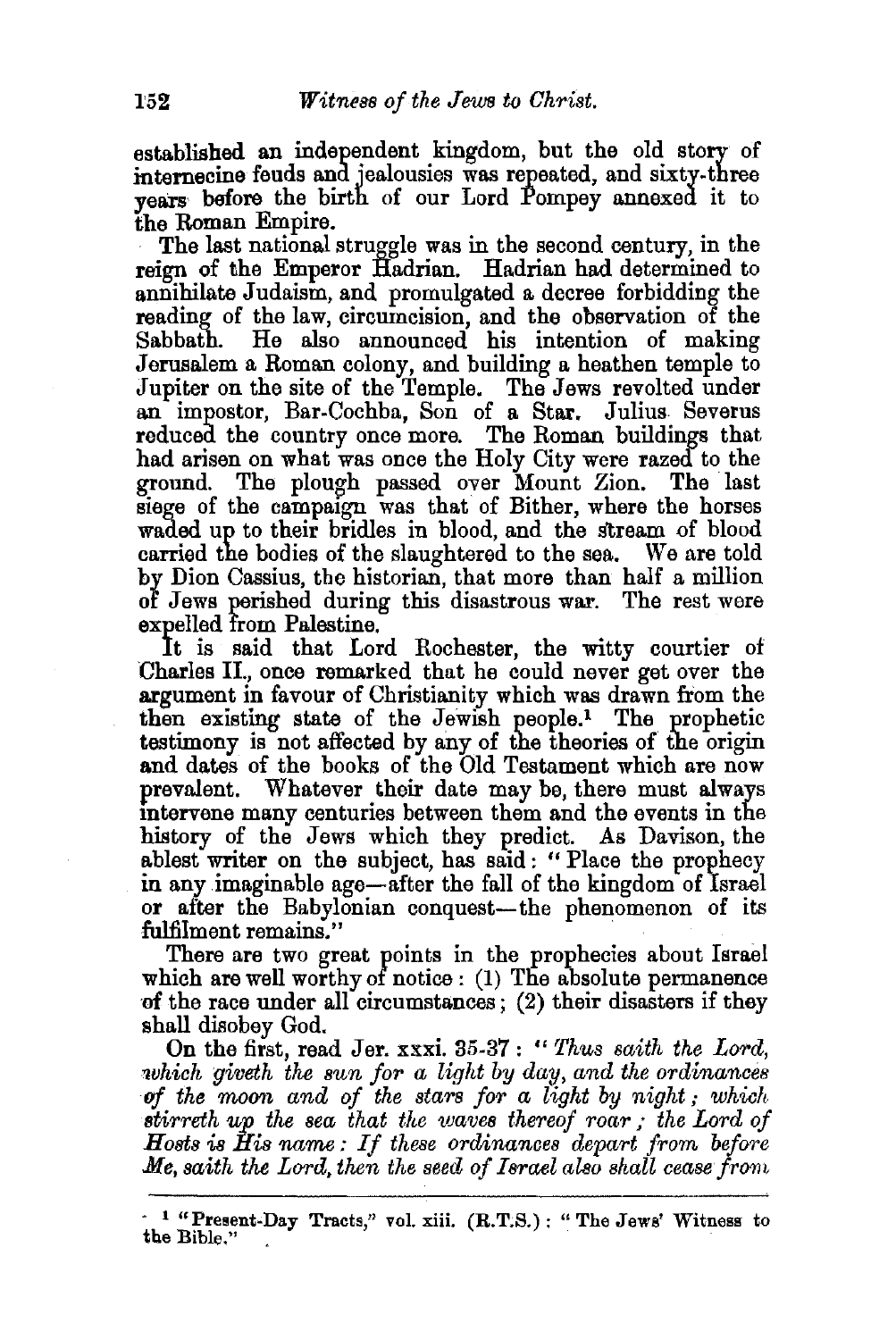*being a nation before me for ever. Thus saith the Lord : If heaven above can be meaaured,* and *tke foundations of tke*  earth searched out beneath, then will I also cast off the seed of *Israel jOT all they have done, saith tke Lord."* Again, in Jer. xxxiii. 25, 26: *"If My covenant of day and night stand not, if I have not appointed the ordinances of heaven amd*   $\epsilon$ *earth; then will I also cast anray the seed of*  $\tilde{J}$ *acob*  $\ldots$  *for I will cause their captivity to return, and will have mercy on them."* 

The sons of Israel are still dispersed from their own land; but there are eight millions in all parts of the world, and amongst them are the most influential men in the most civilized of the Western nations. It was even a Jew who virtually founded the Papacy itself : that obscure Ebionite forger, who, in his hatred of St. Paul, invented the false Clementine Homilies, and so created once for all the extraordinary delusion that St. Peter was ever Bishop of Rome.

The second point in the long roll of the prophecies is this -the character of the punishments of the Jews for wilful rejection of the messages of God. Over and over again Holy Scripture states that if they disobey the Almighty they shall be in misery, the land shall be brought into desolation, and they themselves scattered among- all people from the one end of the earth to the other. There Is not room to quote the whole twenty-sixth chapter of Leviticus ; it is like an epitome of the far-off after-history which I have been briefly sketching. Here are two verses (the 32nd and  $33rd$ ): "*I will bring the land into desolation* ; *and your enemies which dwell therein shall be astonished at it. And I will scatter you among the heathen, and will draw out a sword after you : and your land shall be desolate, and your cities waste."* There is not room for chapters xxviii. and xxix. of Deuteronomy; they describe with literal exactness what is being done in Russia at the present day : " *The Lord shall cause thee to be smitten before thine enemies :... thou shalt be removed into all the kingdo'rns of the earth:* •.. *thou shalt be only oppres8ed and spoiled evermOTe, and no man shall save thee* . • . *thou shalt betroth a wife, and another shall have her : thou shalt build a house, and shalt not dwell therein* ..• *thy sons and thy daughters shall be given unto another people, and thine eyes shall look and fail with longing jOT them all the day long."*  Look at Jer. xxiv. 9: *"I will delwer them to be removed into all the kingdoms of the earth for their hurt, and to be a reproach and a proverb, a taunt and a curse, in all places whither I shall drive them.*" Look at Ezek.  $\overline{x}$ xii. 15: "I will scatter thee among the heathen, and will disperse thee in *the countries, and will consume thy filthiness out of thee.*"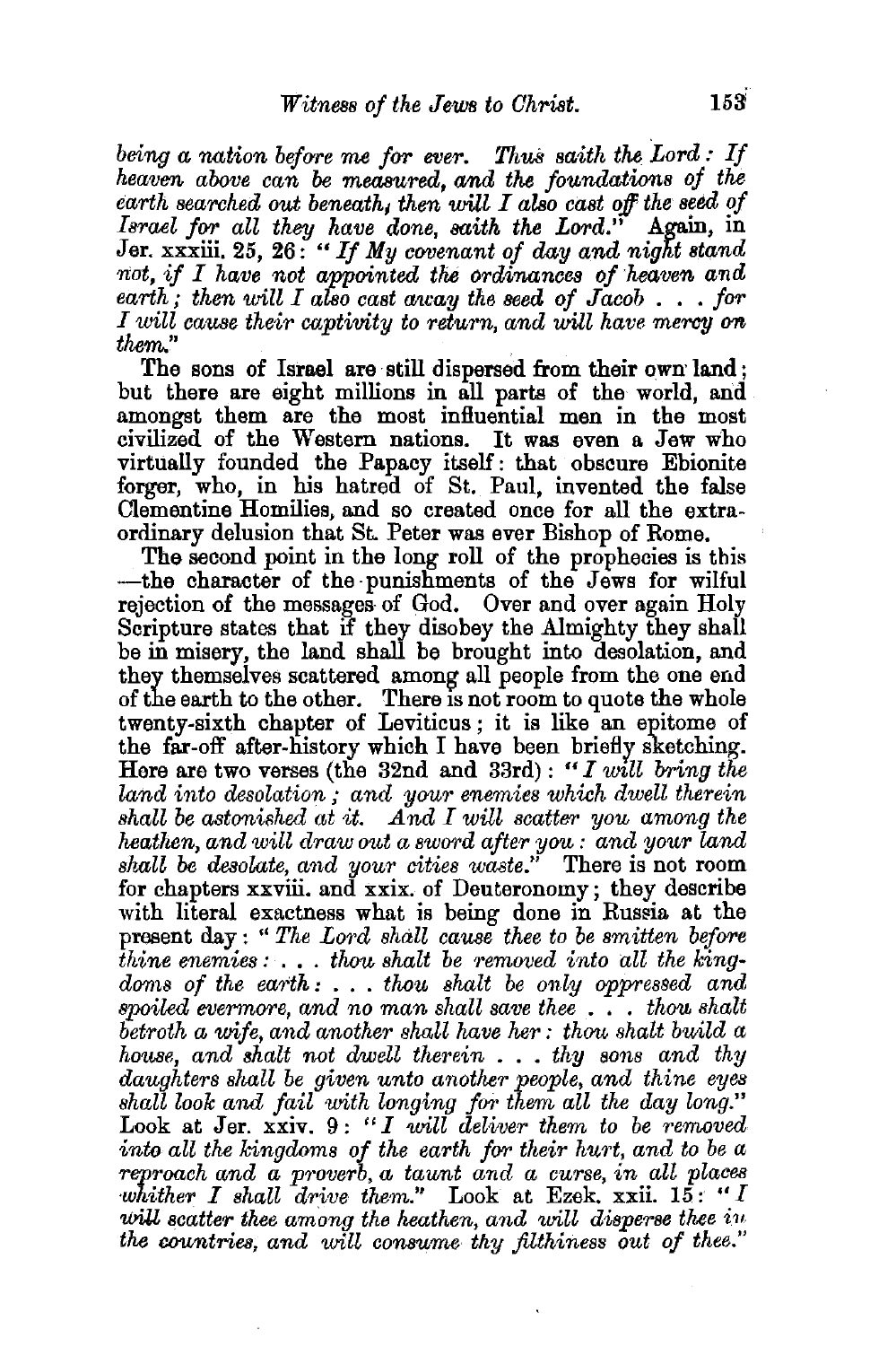Look at Amos ix. 8: " *Behold, the eyes of the Lord God are upon the sinful kingdom, and I will destroy it from off the* face of the earth : saving that I will not utterly destroy the face of Jacob, saith the Lord. For lo! I will command, and I will sift the house of Israel among all nations, like as corn *is sifted in a sieve."* So our Lord takes up and continues the prophecy in St. Luke  $xxi$ . 22 and 24, where He says that the Jews '' *shall fall by the edge of the sword, and shall be led captive into all the nations : and Jerusalem shall be trodden down of* the *Ge'ntiles, until the times of the Gentiles shall be fulfilled."* And St. Paul gives as the condition of their continued dispersion and misery the continuance of their unbelief, the obstinate persistence of their rejection of the last and best message of God to their people, as they had rejected so many more all through the long course of their wonderful and mysterious history : " *God gave them a spirit of stupor, eyes that they should 'nOt see, and ears that they should 'nOt hear, unto this very day* . . . *by their unbelief were they broken off, and thou, standest by thy faith .* .•• *.A'nd they also, if they continue not in their unbelief, shall be grafted in : for* God is able to graft them in again."

In the contrasted blessings and curses in Leviticus and Deuteronomy the curses largely predominate: it is evidently implied that in the latter days Israel will in some signal way, by unfaithfulness to the messages of Jehovah, draw down upon themselves His heaviest judgments. Calamities of every kind are foretold as arising from oppression, poverty, disruption of family ties, bodily sickness, distressing anxiety, and the fear of death. " *Among these nations thou shalt find* no ease, and there shall be no rest for the sole of thy foot : but *the Lord shall give thee there a trembling heart, and failing of eyes, and pining of soul; and thy life shall hang in doubt before thee; and thou shalt fear night a'nd day, and shalt have none assurance of thy life : in the morning thou shalt*  say, Would God it were even! and at even thou shalt say, *Would God it were morning* ! *for the .fear of heart which thou shalt fear, and for the sight of thine eyes which thou Bhalt see."* 

No ordinary antecedents would have produced the per~ manence of the Jews as a race under such conditions. There they are as distinct, as unique as ever, eight millions in all parts of the earth, far more numerous than they ever were in Palestine. It is because of their connection with the revealed will of God, because of their adherence, however partial, to the Divine oracles which they received.

No human foresight could have described the persistence of their alienation from God, the exact nature and description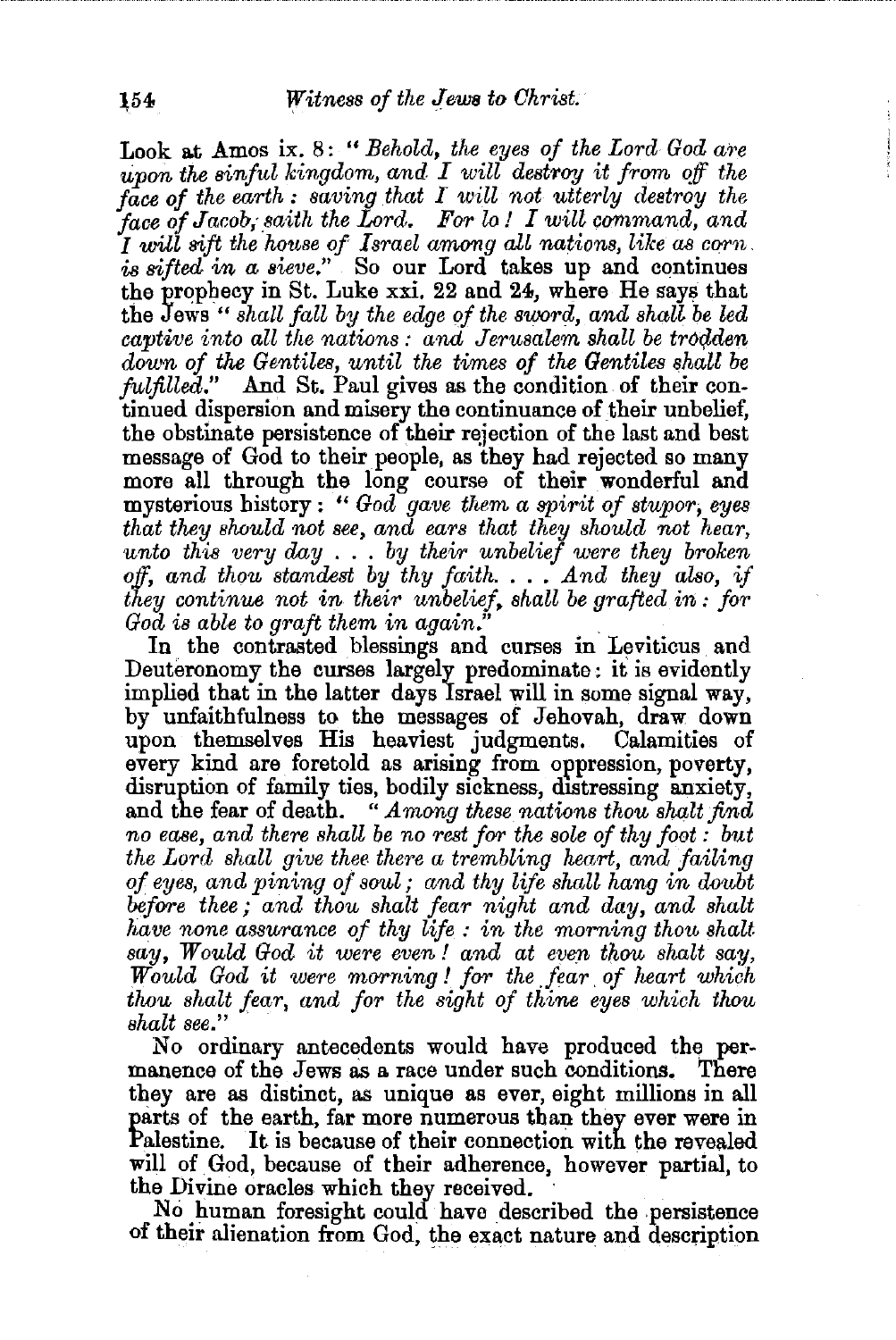of their age-long suffering. There is nothing reasonable in accepting the books of the Old Testament as a revelation if we reject the supernatural vision in prophecy. The whole series is full of it. There is no possibility of receiving the New Testament as the final declaration of God's message to man if we do not believe that the prophets foretold what was to come. It was part of God's providential system of education of the world through the illumination of a special people. The New Testament is founded throughout on the 01a ; the fibres of the two are inextricably intertwined—pictures, it is impossible to· doubt, the prophets were permitted to see of that which was to come. The outlines were given 3,000 years ago ; medieval and modem history have been filling in the details. After their expulsion from Palestine by Hadrian, they were persecuted from Persia in the East to England and Spain in the West. Their lives were never safe. Throughout the Middle Ages, as now in Persia, they were compelled to wear a distinguishing badge on their clothes. From the Peninsula they were exiled in thousands. In Germany they were the prey of every riotous band of marauding. Crusaders. Everywhere the sport of the populace and the chattels of kings, they have had one long weary existence of terror and distress. In the present day there are two great exceptions : the general respect paid to kings of finance in all countries, and the absolute freedom of the Jews in Britain. Elsewhere things are as they were centuries ago. "Jews,'' says a modem writer, "are still the scorn of Gentiles, ill-treated where they are not feared. The anti-Semitism of Germany and France is but a surface-play of a current that runs deep, and the warning of a mighty storm ever ready to break. Except in Britain and the United States, there is no peace for the Jews even of to-day. They may enjoy here and there a respite from their troubles ; but there is no sign that the nations regard them more favourably than of old, no sign that their lot in the future, so long as they are still scattered, will be sensibly alleviated. The predictions in Scripture of their unhappiness are still being fulfilled." The rejection of the Messiah, foreseen in the fifty-third chapter of Isaiah, is but the culminating point of their long series of acts of disobedience to God.

It is recorded that when Rabbi Akiba<sup>1</sup> and some other Rabbis were walking through the ruins of Jerusalem, Akiba smiled, though the others wept. They were naturally surprised to see their companion smile, and inquired the reason. "Nay, rather," said Akiba, "let me ask why you weep."

<sup>&</sup>lt;sup>1</sup> "Present-Day Tracts," vol. xiii. (R.T.S.): "The Jews' Witness to the Bible,"  $p. 37.$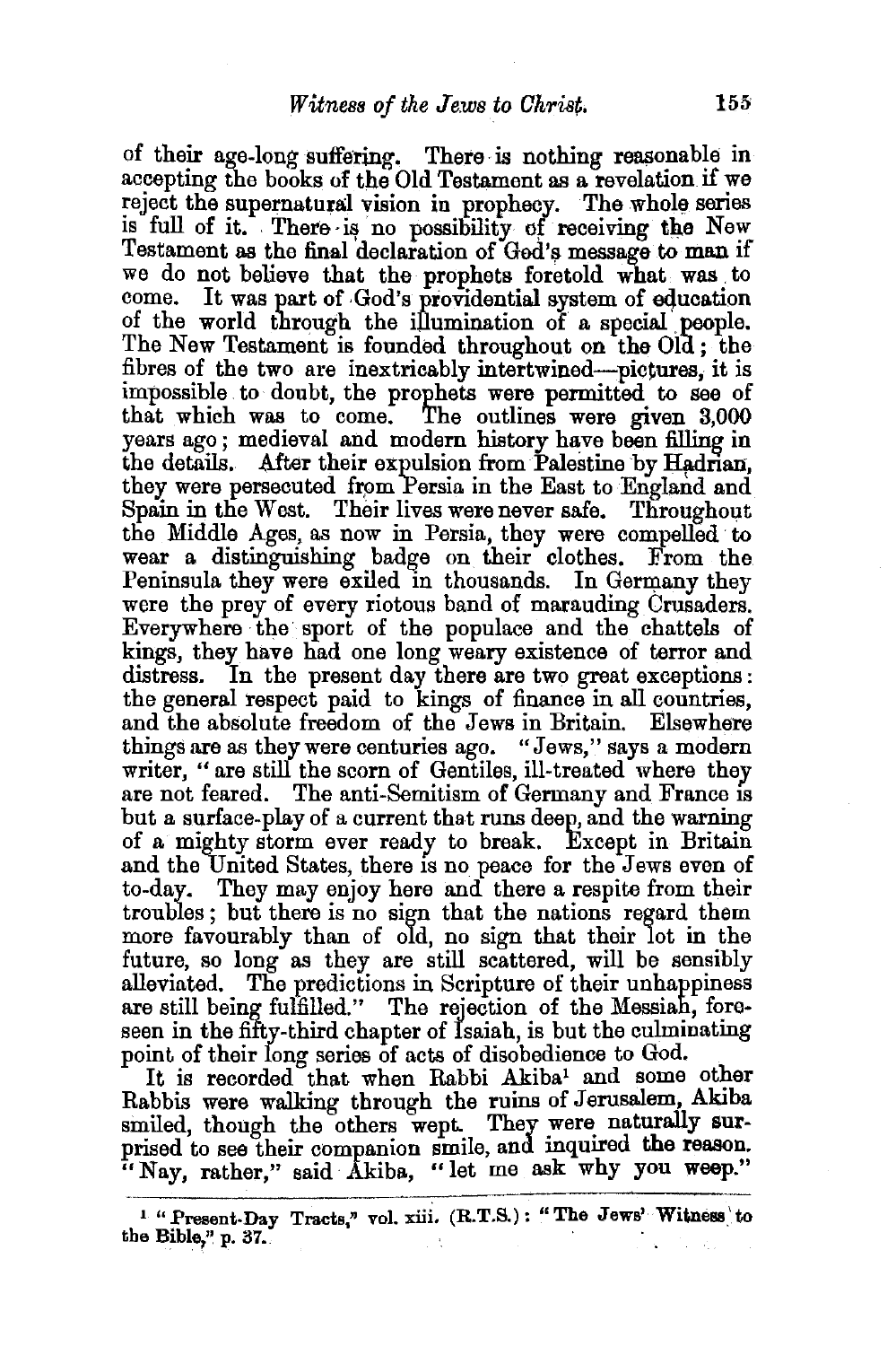" We weep," they replied, " because we behold these heathens, who worship false gods, living at ease and in peace, and our holy temple laid waste, foxes going in and out at their pleasure." "All this," rejoined Akiba, "is the very reason why I smile; I see, as you do, how sure God's threatenings have proved, but I learn also how true must be His promises. He said, ' *Zion for your sake shall be ploughed as a field'*  (Mic. iii. 12), and He has brought it to pass; but He also said, ' *There shall yet old men and old women dwell in Jerusalem'*   $(Zech. viii. 4)$ . Shall we not believe His word?"

It is part of our religion to look to the same comfort which Akiba had of old. *"Lo, the days corne, saith the Lord, that I will twrn again the captivity of My people Israel and Judah, saith the Lord; and I will cause them to return to the land that I gave to their fathers, and they shall possess*  $it. \ldots$  *Fear thou not, O Jacob, My servant, saith the Lord; neither be dismayed, 0 Israel; for, lo, I will save thee from*  afar, and thy seed from the land of their captivity" (Jer. xxx. 3, 10). And in Amos we read: *"I will bring again the captivity of My people Israel, and they shall build the waste places and inhabit them"* (ch. ix. 14). *"Their seed shall be known atnang the nations, and their offspring umong the peoples : all that see them shall acknowledge them, that they are the seed which the Lord hath blessed"* (Isa. 1xi. 9).<br>Whether the movement of the Jews towards Palestine at

the present day is of the nature of a national return, it is impossible to say. Societies for colonizing Palestine, formed originally among the very poorest, have now so spread that even the richest Jews have become members, and take a lively interest in their prosperity. There are some fifteen colonies now in Palestine, where the colonists are taught to till the land and grow produce of every kind. During the last few years the population of the country has enormously increased. Some twenty years ago there were not more than 12,000 Jews in Jerusalem, not more than 30,000 in all the Holy Land. Now there are 43,000 in Jerusalem alone, and over 100,000 iu Paleatine. Between 70,000 and 80,000 have gone there in the last few years, nearly double the number that returned with Zerubbabel. There can be no doubt, too, that the faith of Christ is making way with the educated Jews in this country. In the far-off future some great blessing is in store for Christianity through the reconciliation of the Jews with the Divine messenger of God, the Incarnate Word, the Messiah whom their ancestors rejected. *"If the fall of them,"* says St. Paul, "be the riches of the world, and the diminishing of *them the riches of the Gentiles: how much more their fulness?*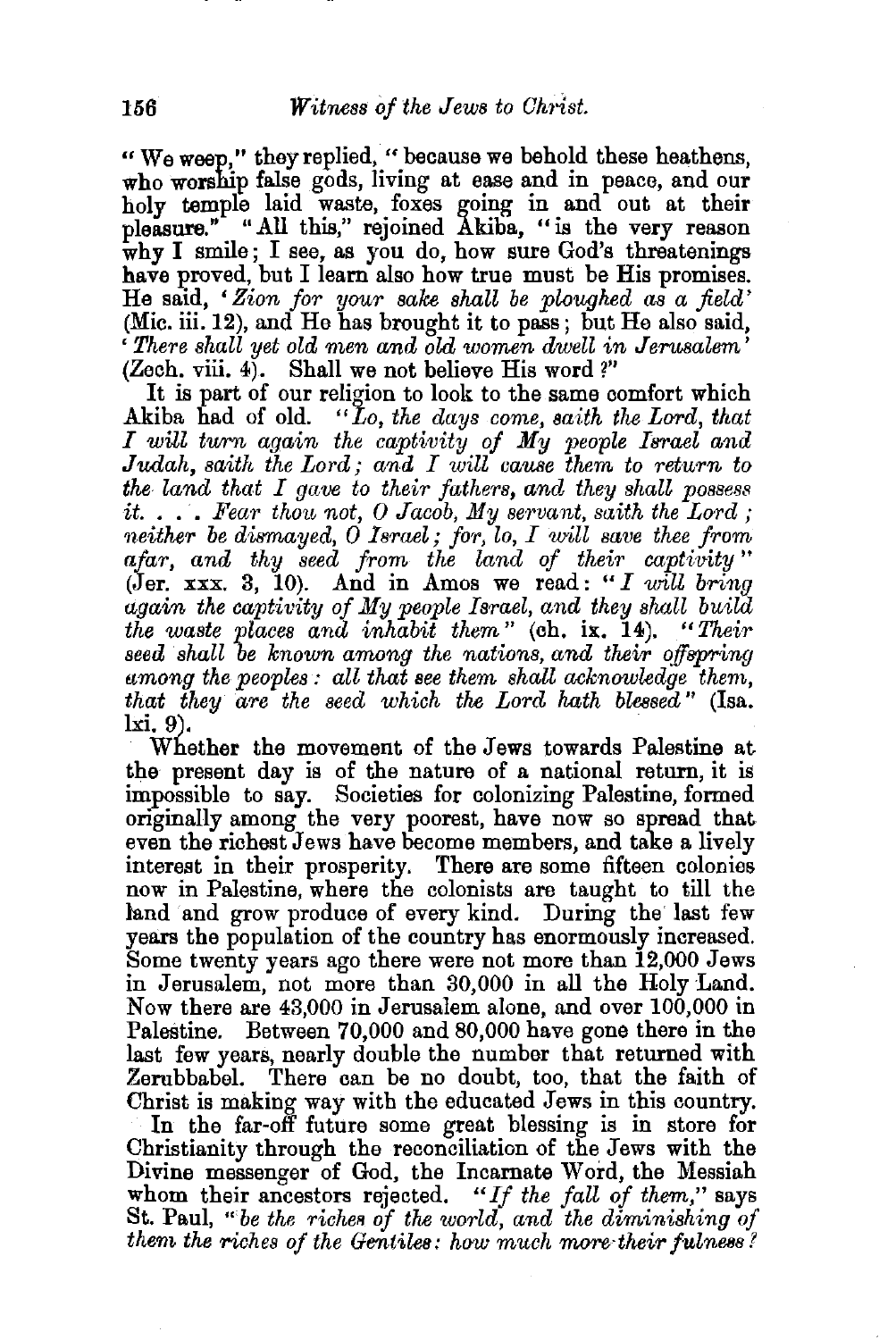... For if the casting away of them. be the *reconciling* of the world, what shall the receiving of them be, but life from the *dead ?"* (Rom. xi 12, 15). Jerusalem-not Rome, Constantinople, or Canterbury—is the natural mother of Christendom. Centuries hence it may be that a pure and Apostolic form of Christianity will be revived in a restored Patriarchate of Jerusalem. To the voice of such a Patriarchate it might be To the voice of such a Patriarchate it might be possible even for Rome to listen, to divest herself of her exclusiveness, her infallibility, her accretions, and her groundless pretensions, even where human weakness is too strong to permit her to hear the voice of her sister of Constantinople, or her excommunicated daughter of Canterbury.

At present it is difficult for the Jews to accept Christianity. after eighteen centuries of persecution-a persecution still continued in most of the countries where they are scattered. It is for us-by our brotherly friendliness, our sympathy, our justice, our consistent practice of our own religion---to recommend it to them as the natural and predestined completion of theirs.

Our eyes have been turned once more to that shrine of extraordinary memories in these last weeks by the pilgrimage of the German Emperor, and the consecration of a new and beautiful church to represent English Christianity. Whatever is done to ameliorate the condition of the Jews, to promote the spread of the Gospel, to increase the peace and mutual understanding of rival Churches, cannot but be for good. It may be that the young Emperor, with his bright 1magination, his far-sighted and effective policy, and his penetrating words, may strike a spark of Christian sympathy and enthusiasm which will be better than antiquarian zeal or historical disquisition. In the confused and conflicting loyalty of the Churches of Christendom to that strange gray old city for which the latest writer in the New Testament has nothing more to' say than that *''it is spiritually called Sodorn and Egypt, where also our Lord was crucified,*" it is desirable that the purer, the most enlightened, the most intelligent aspects of Christianity should make themselves felt. The English Church is rousing herself to fresh efforts. God grant that the returning thousands may learn to know the Prince of Peace!

'Meantime, the contemplation of God's mysterious providence for the world in the destinies of His chosen people must fill us with awe, reverence, and faith. permanently distinct; the gradual removal of barriers between them and ourselves in Britain; the miseries of that unfortunate race elsewhere which we are powerless to avert; the marvellous prosperity and progress of the countries that own the Kingdom. of Christ ; the fact that the truer and purer the